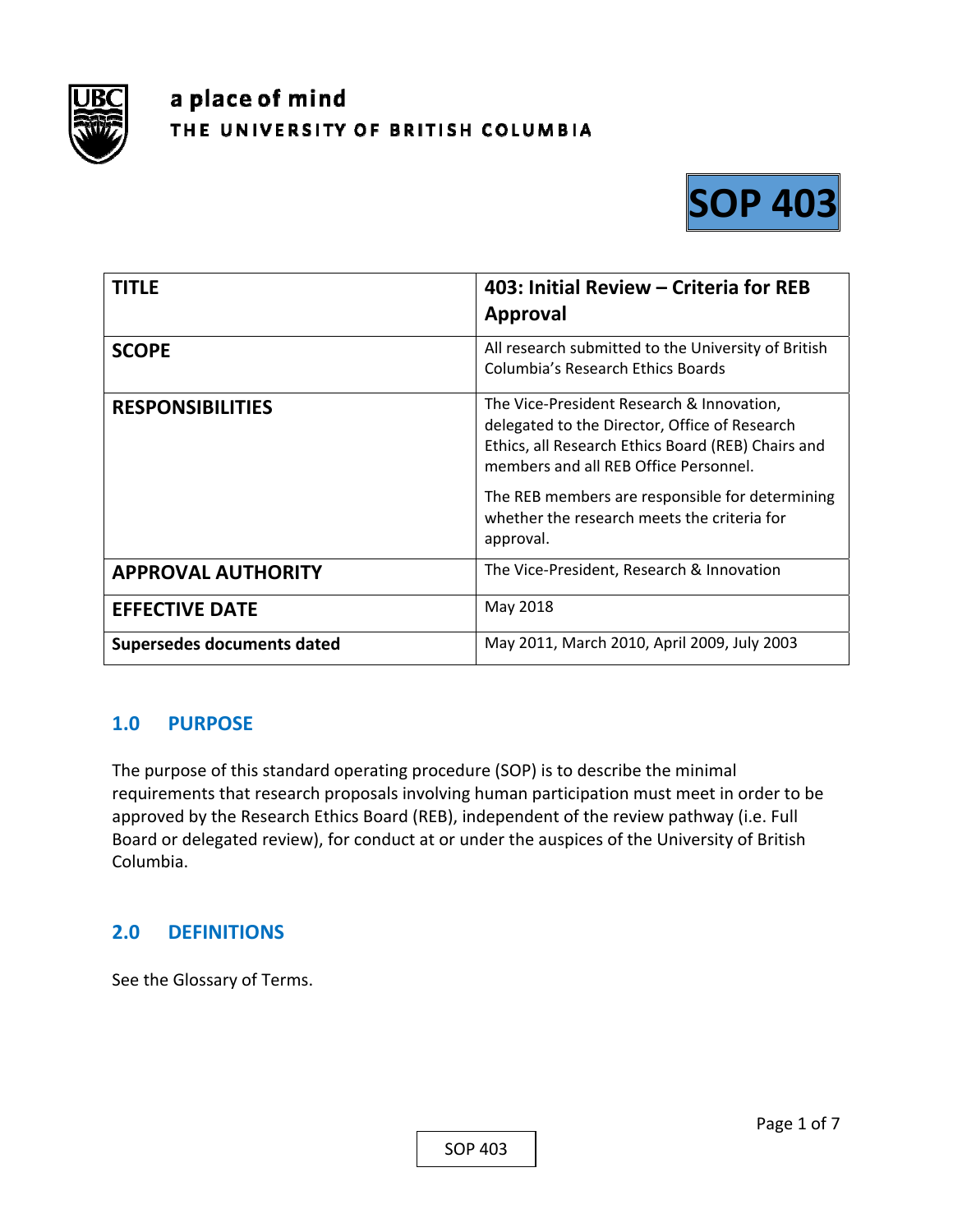## **3.0 PROCEDURE**

All research proposals that intend to enroll human participants must meet certain criteria before REB approval may be granted. Initial REB approval of the research is based on assessment of a complete submission to the REB. The REB and/or REB Office Personnel may consult the Researcher for additional information as necessary. The criteria are based on the guiding ethical principles of the Tri-Council Policy Statement  $2<sup>1</sup>$  and are specified below.

Following initial review of the research, the REB should be prepared to make a determination as to the approvability of the research.

In addition to REB approval, certain other criteria that are unique to the Institution, such as the provisions of UBC Policy 89<sup>2</sup>, department approvals, etc. must also be met before the research may begin.

## **3.1 Minimal Criteria for Approval of Research**

In order for the research to receive REB approval, the REB will take the following into consideration<sup>3</sup>:

- **3.1.1** The research application has been submitted via the RISe system and electronically signed by the Researcher, as well as the applicable Department/Division Head, indicating that the Researcher has the qualifications to conduct the research<sup>4</sup>;
- **3.1.2** Any potential conflicts of interest are declared and are managed appropriately to prevent any compromises to the safety or well‐being of the participants or to the integrity of the data<sup>5</sup>;
- **3.1.3**  There is a state of clinical equipoise when there is a comparison of two or more treatment arms;
- **3.1.4** The risks to participants are minimized by<sup>8</sup>:
	- Using procedures which are consistent with sound research design and which do not unnecessarily expose participants to risk, and
	- Using procedures already being performed on the participants for diagnostic or treatment purposes whenever appropriate;
- **3.1.5**  The risks to participants are reasonable in relation to the anticipated benefits, if any, and the importance of the knowledge that will be generated<sup>9</sup>;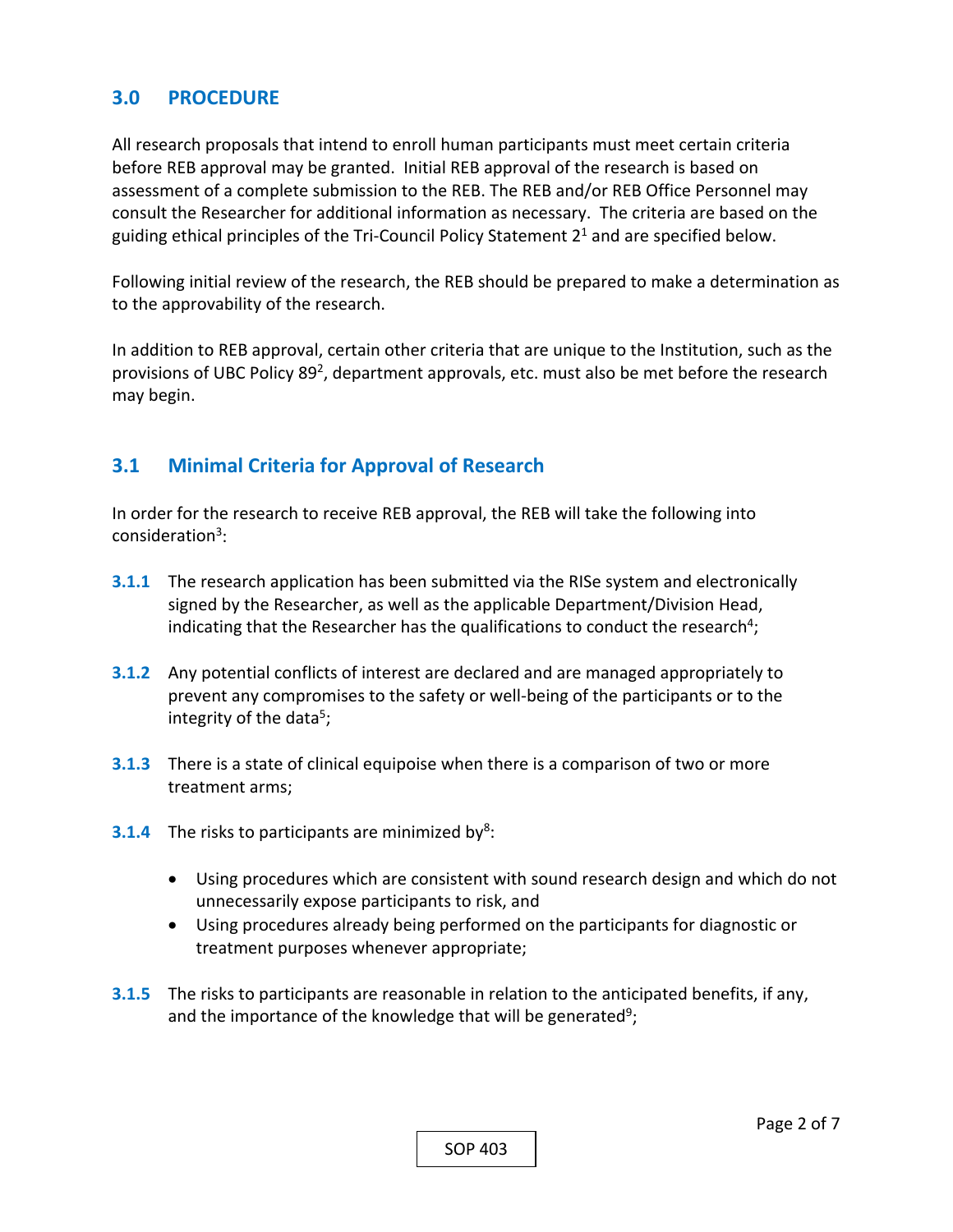- **3.1.6**  The selection of participants is equitable. In making this assessment, the REB will take into account the purpose of the research and the research setting. The REB will consider the scientific and ethical reasons for including vulnerable populations, if applicable<sup>10</sup>;
- **3.1.7** There are sound scientific and ethical reasons for excluding classes of persons who might benefit from the research;
- **3.1.8**  When some or all of the participants are likely to be in vulnerable circumstances, additional safeguards have been included in the research, and in the REB review process to protect the rights and welfare of these participants<sup>11</sup>;
- **3.1.9**  Recruitment methods which respect the privacy of individual participants must be followed. Except under unusual circumstances, only members of the patient's healthcare team may approach the patient regarding potential participation in a research study<sup>12</sup>;
- **3.1.10** The amount and method of payment to participants is appropriate to ensure that there is no coercion or undue influence and that information regarding payment to participants including method, amounts and schedule is provided to participants when applicable;
- **3.1.11** Informed consent will be sought from each prospective participant or the participant's legally authorized representative, in accordance with and to the extent required by appropriate local, provincial or national guidelines or regulations $^{13}$ ;
- **3.1.12**  The informed consent form will accurately explain the research and contain the required elements of consent;
- **3.1.13**  Informed consent will be appropriately documented as required by local, provincial and federal regulations;
- **3.1.14** Any waiver or alteration of the informed consent process will be properly justified and documented;
- **3.1.15**  Where applicable, there will be provisions for on‐going data and safety monitoring procedures that are appropriate to the size, complexity, phase, and level of risk of the research. The REB may recommend the use of a Data and Safety Monitoring Board (DSMB) to enhance participant protection<sup>14</sup>;
- **3.1.16**  There will be adequate provisions to protect the privacy of participants and to maintain the confidentiality of data<sup>15</sup>;
- **3.1.17** There will be adequate provisions for continued access to the agent or device or adequate replacement of the test agent after the research is complete, when appropriate;

SOP 403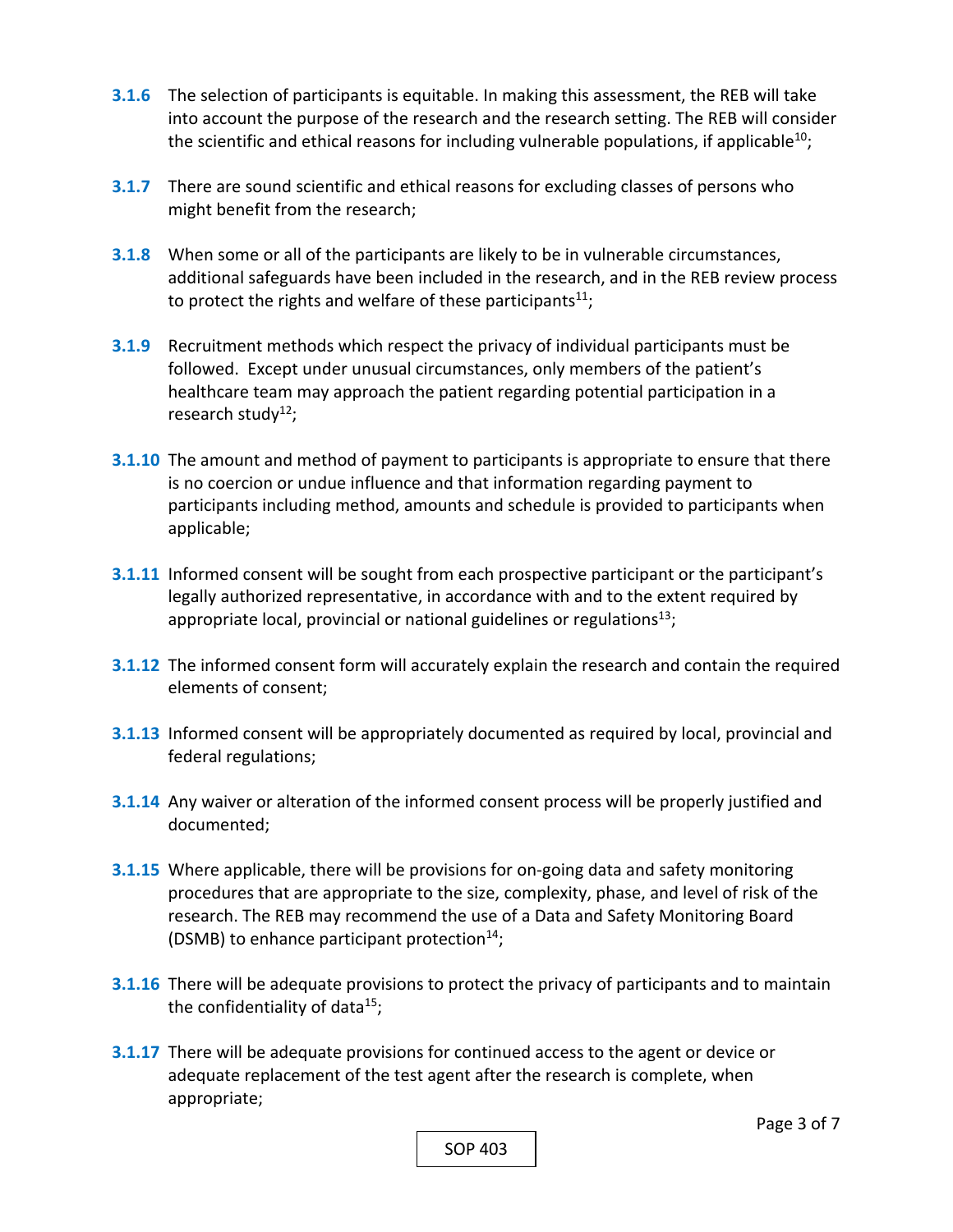- **3.1.18**  There will be adequate provisions for the timely publication and dissemination of the research results;
- **3.1.19** The resources required for successful completion of the study are committed (e.g., funding, space, personnel, etc.);
- **3.1.20**  If applicable, the research has been or will be registered via an internationally recognized clinical trial registry and a registration number has been/will be submitted to the REB. If the research requires registration and is not yet registered, the researcher shall provide the REB with the registration number upon registration.

## **3.2 Additional Criteria**

- **3.2.1**  The REB may require verification of information submitted by an investigator. The need to verify any information will be determined by the REB at a convened meeting. The purpose of the verification will be to provide necessary protection to participants when deemed appropriate by the REB. Sources of external verification are detailed in SOP 404 and criteria for considering external verification are detailed in SOP 405;
- **3.2.2**  Studies proposing access to or collection of personal information require consideration of additional items to ensure the protection of the privacy of the personal information and to determine whether appropriate privacy legislation is adhered to;
- **3.2.3**  Additional criteria for research involving specific populations shall be applied when applicable in accordance with governing principles and/or Regulations.

## **3.3 Cooperative Research Arrangements**

**3.3.1**  The Vice‐President, Research & Innovation may enter into joint review arrangements, rely upon the review of another qualified REB, or make similar arrangements to avoid duplication of effort as allowed. Where necessary, the Institutional FWA will be appropriately modified, and REB Authorization Agreements will be entered into.

## **3.4 U.S. Federally Funded Research**

**3.4.1**  For research that is subject to the provisions of 45 CFR 46 or 21 CFR 56, the REB shall consider the listed criteria in the applicable regulations, to the extent that they differ from or vary the criteria noted in 3.1 and 3.2 above;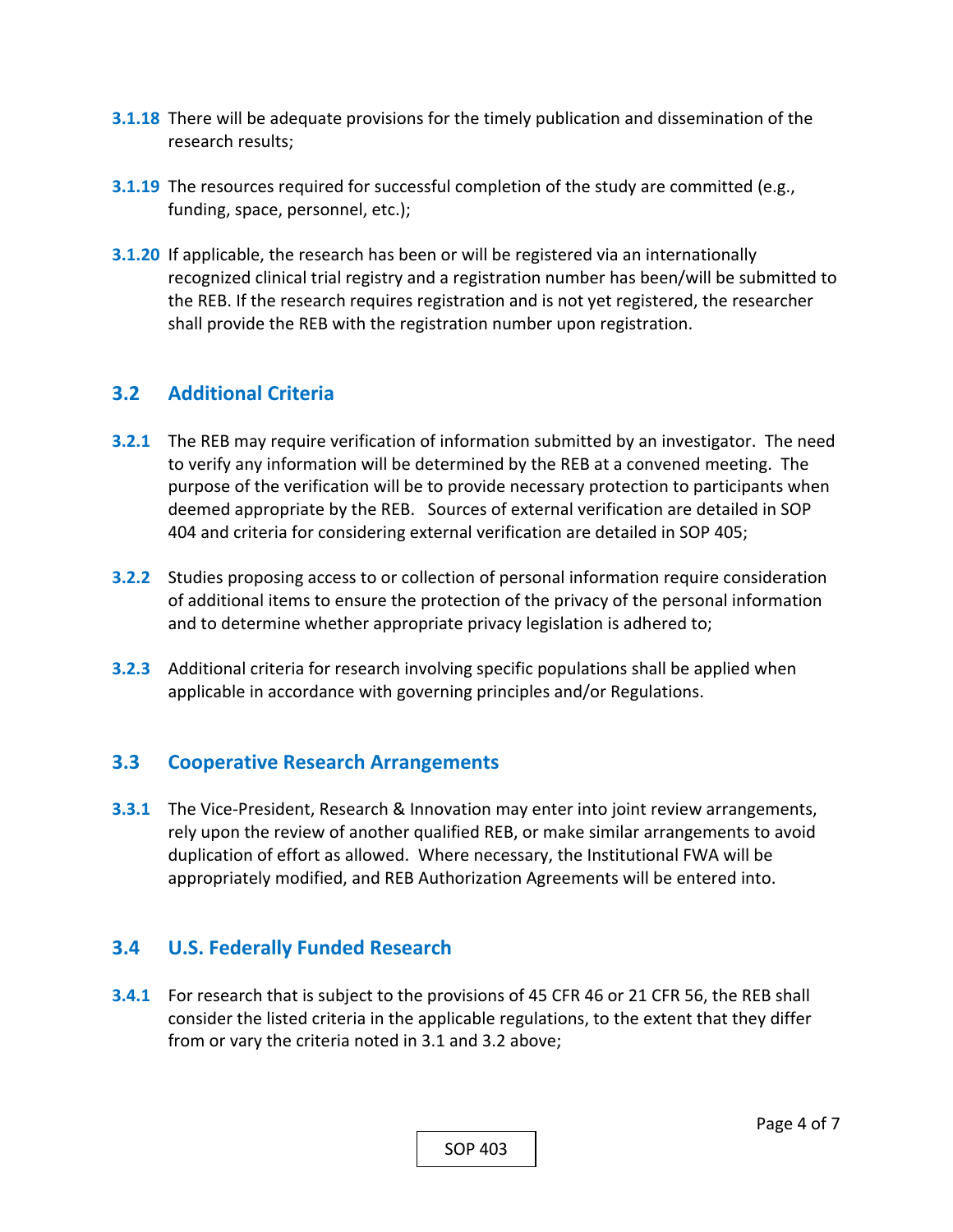- **3.4.2**  REB members are provided with an REB reviewer form to ensure that these criteria are considered in the review process. For U.S. regulated studies, consideration of the eight (8) required elements is discussed and documented in the meeting minutes:
	- Risks to subjects are minimized by use of sound research design and that wherever appropriate procedures that are already being performed for diagnostic reasons are being used in the research,
	- Risks to subjects are reasonable in relation to anticipated benefits,
	- Selection of subjects is equitable,
	- Informed consent will be appropriately sought,
	- Informed consent will be appropriately documented,
	- There are adequate provisions for monitoring,
	- There are adequate privacy protections,
	- Vulnerable persons are protected through the use of additional safeguards.

## **3.5 Length of Approval Period**

- **3.5.1**  The REB shall review research at periods appropriate to the degree of risk and at least annually;
- **3.5.2**  The REB may require review more often than annually as deemed appropriate by the REB;
- **3.5.3**  In instances where the research project has been continually renewed and modified over several years, the REB may request a new application be submitted.

#### **4.0 REFERENCES**

1. The Tri-Council Policy Statement: Ethical Conduct for Research Involving Humans, Chapter 1, Part B: http://www.pre.ethics.gc.ca/eng/policy‐politique/initiatives/tcps2‐eptc2/chapter1‐chapitre1/

2. *UBC Policy 89*:

http://universitycounsel.ubc.ca/files/2012/06/policy89.pdf

3. *U.S. Department of Health and Human Services – Title 45 Code of Federal Regulations Part 46 (45 CFR 46.111):*  https://www.hhs.gov/ohrp/regulations‐and‐policy/regulations/45‐cfr‐46/index.html#46.111 *U.S. Department of Health and Human Services – Title 21 Code of Federal Regulations Part 56 (21 CFR 56.111):*  https://www.accessdata.fda.gov/scripts/cdrh/cfdocs/cfcfr/CFRSearch.cfm?fr=56.111

4. *International Conference on Harmonization – Good Clinical Practice (ICH‐GCP 4.1.1)*: http://ichgcp.net/4‐investigator

5. *The Tri‐Council Policy Statement: Ethical Conduct for Research Involving Humans*, Article 7.4: http://www.pre.ethics.gc.ca/eng/policy‐politique/initiatives/tcps2‐eptc2/chapter7‐chapitre7/#toc07‐1d

6. *The Tri‐Council Policy Statement: Ethical Conduct for Research Involving Humans*, Chapter 1, Part B: http://www.pre.ethics.gc.ca/eng/policy‐politique/initiatives/tcps2‐eptc2/chapter1‐chapitre1/

SOP 403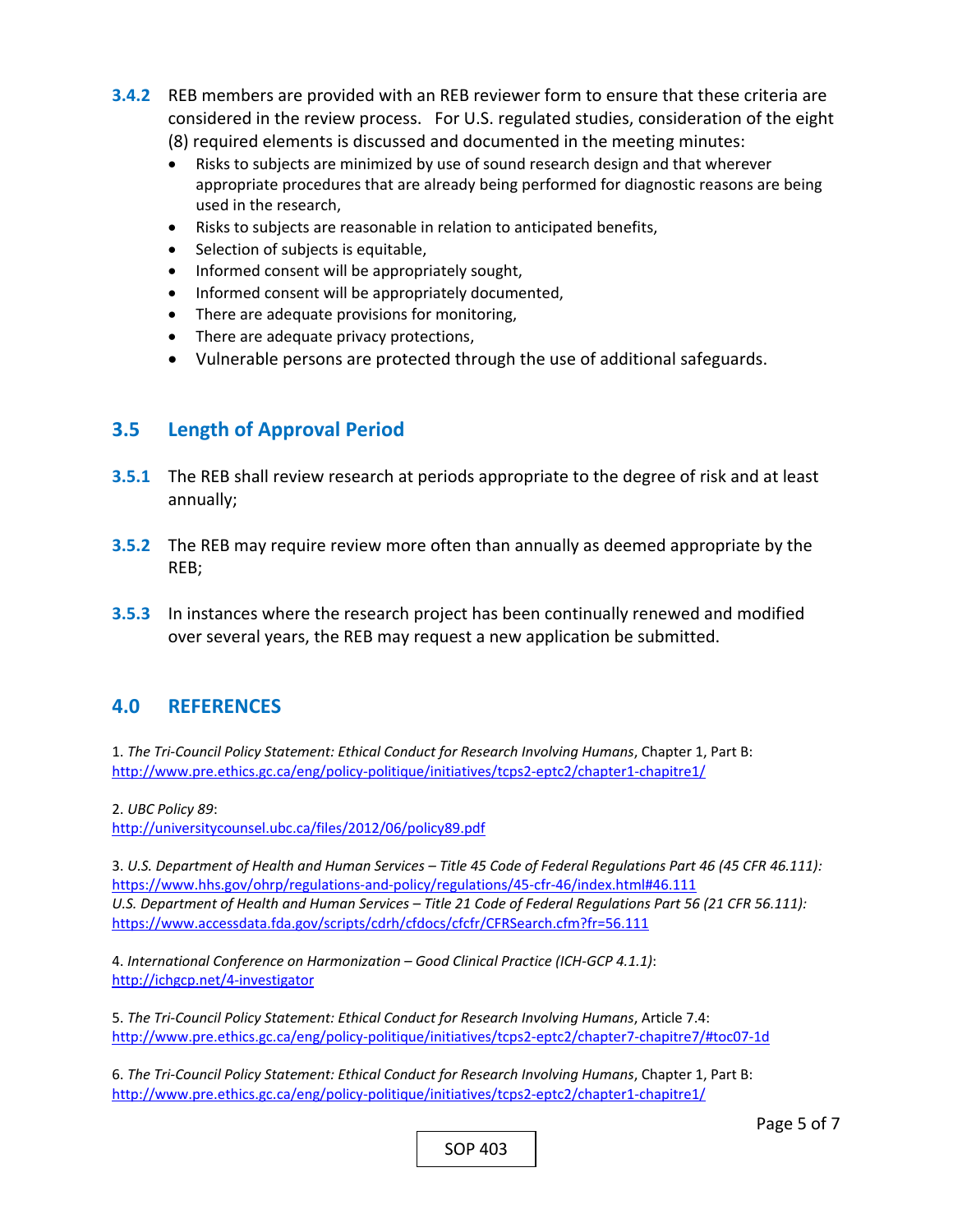7. *The Tri‐Council Policy Statement: Ethical Conduct for Research Involving Humans*, Article 2.7: http://www.pre.ethics.gc.ca/eng/policy-politique/initiatives/tcps2-eptc2/chapter2-chapitre2/#ch2\_en\_a2.6

8. *The Tri‐Council Policy Statement: Ethical Conduct for Research Involving Humans*, Chapter 1, Part B: http://www.pre.ethics.gc.ca/eng/policy-politique/initiatives/tcps2-eptc2/chapter1-chapitre1/ *U.S. Department of Health and Human Services – Title 45 Code of Federal Regulations Part 46 (45 CFR 46.111 (a)(1)):* 

https://www.hhs.gov/ohrp/regulations‐and‐policy/regulations/45‐cfr‐46/index.html#46.111 *U.S. Department of Health and Human Services – Title 21 Code of Federal Regulations Part 56 (21 CFR 56.111 (a)(1)):* 

https://www.accessdata.fda.gov/scripts/cdrh/cfdocs/cfcfr/CFRSearch.cfm?fr=56.111

9. The Tri-Council Policy Statement: Ethical Conduct for Research Involving Humans, Chapter 1, Part B: http://www.pre.ethics.gc.ca/eng/policy‐politique/initiatives/tcps2‐eptc2/chapter1‐chapitre1/

*U.S. Department of Health and Human Services – Title 45 Code of Federal Regulations Part 46 (45 CFR 46.111 (a)(2)):* 

https://www.hhs.gov/ohrp/regulations-and-policy/regulations/45-cfr-46/index.html#46.111 *U.S. Department of Health and Human Services – Title 21 Code of Federal Regulations Part 56 (21 CFR 56.111 (a)(2)):* 

https://www.accessdata.fda.gov/scripts/cdrh/cfdocs/cfcfr/CFRSearch.cfm?fr=56.111

10. *The Tri‐Council Policy Statement: Ethical Conduct for Research Involving Humans*, Article 4.1: http://www.pre.ethics.gc.ca/eng/policy-politique/initiatives/tcps2-eptc2/chapter4-chapitre4/#ch4\_en\_a4.1 *U.S. Department of Health and Human Services – Title 45 Code of Federal Regulations Part 46 (45 CFR 46.111 (a)(3)):* 

https://www.hhs.gov/ohrp/regulations‐and‐policy/regulations/45‐cfr‐46/index.html#46.111

*U.S. Department of Health and Human Services – Title 21 Code of Federal Regulations Part 56 (21 CFR 56.111 (a)(3)):* 

https://www.accessdata.fda.gov/scripts/cdrh/cfdocs/cfcfr/CFRSearch.cfm?fr=56.111

11. *The Tri‐Council Policy Statement: Ethical Conduct for Research Involving Humans*, Article 3.9: http://www.pre.ethics.gc.ca/eng/policy-politique/initiatives/tcps2-eptc2/chapter3-chapitre3/#ch3\_en\_a3.9 *The Tri‐Council Policy Statement: Ethical Conduct for Research Involving Humans*, Article 4.6: http://www.pre.ethics.gc.ca/eng/policy-politique/initiatives/tcps2-eptc2/chapter4-chapitre4/#ch4\_en\_a4.6 *The Tri‐Council Policy Statement: Ethical Conduct for Research Involving Humans*, Articles 8.3 & 8.4: http://www.pre.ethics.gc.ca/eng/policy-politique/initiatives/tcps2-eptc2/chapter8-chapitre8/#ch8\_en\_a8.3 *U.S. Department of Health and Human Services – Title 45 Code of Federal Regulations Part 46 (45 CFR 46.111 (b)):*  https://www.hhs.gov/ohrp/regulations-and-policy/regulations/45-cfr-46/index.html#46.111

*U.S. Department of Health and Human Services – Title 21 Code of Federal Regulations Part 56 (21 CFR 56.111 (b)):*  https://www.accessdata.fda.gov/scripts/cdrh/cfdocs/cfcfr/CFRSearch.cfm?fr=56.111

12. *The Tri‐Council Policy Statement: Ethical Conduct for Research Involving Humans*, Chapter 5, Part A: http://www.pre.ethics.gc.ca/eng/policy‐politique/initiatives/tcps2‐eptc2/chapter5‐chapitre5/#toc05‐1a *U.S. Department of Health and Human Services – Title 45 Code of Federal Regulations Part 46 (45 CFR 46.111 (a)(7)):* 

https://www.hhs.gov/ohrp/regulations-and-policy/regulations/45-cfr-46/index.html#46.111 *U.S. Department of Health and Human Services – Title 21 Code of Federal Regulations Part 56 (21 CFR 56.111 (a)(7)):* 

https://www.accessdata.fda.gov/scripts/cdrh/cfdocs/cfcfr/CFRSearch.cfm?fr=56.111

13. *The Tri‐Council Policy Statement: Ethical Conduct for Research Involving Humans*, Articles 3.1 & 3.2: http://www.pre.ethics.gc.ca/eng/policy-politique/initiatives/tcps2-eptc2/chapter3-chapitre3/#toc03-1a *The Tri‐Council Policy Statement: Ethical Conduct for Research Involving Humans*, Article 3.9: